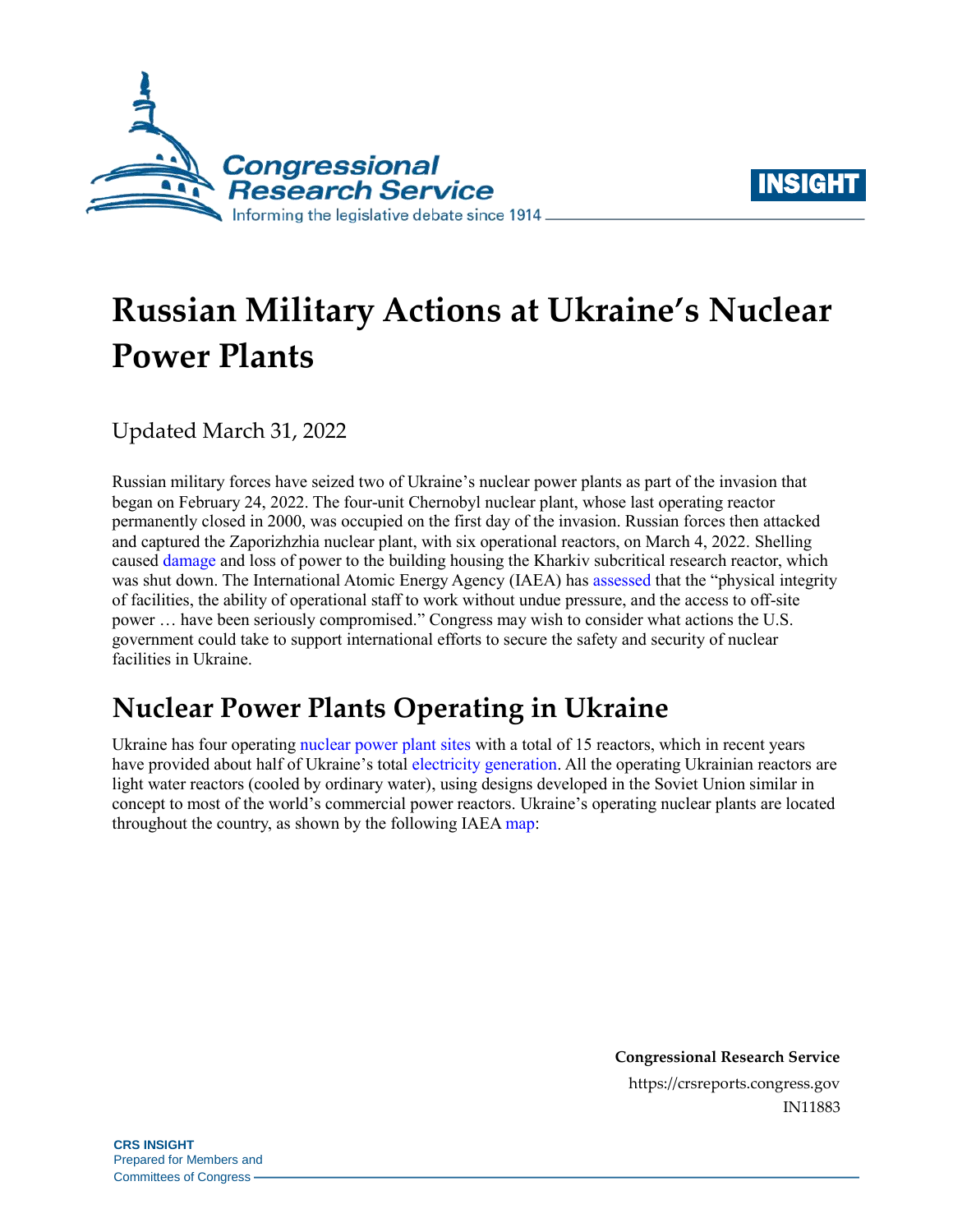

The 15 operable Ukrainian reactors are of a fundamentally different design than those at Ukraine's closed [Chernobyl plant,](https://world-nuclear.org/information-library/safety-and-security/safety-of-plants/chernobyl-accident.aspx) where the Unit 4 reactor experienced an uncontrolled power surge in 1986, causing an explosion that released large amounts of radioactivity into the environment.

### **Reactor Safety Systems**

The core of a light water reactor, such as those currently operating in Ukraine, consists of about 100 tons of highly radioactive nuclear fuel producing tremendous heat through a nuclear [chain reaction.](https://www.nrc.gov/reading-rm/basic-ref/glossary/chain-reaction.html)

To slow or shut down the chain reaction, control rods are inserted into the reactor core. Shutdown happens very quickly in an emergency. However, even after the chain reaction stops, substantial amounts of heat continue to be produced from the radioactive decay of the nuclear materials in the reactor core. If water does not continue to circulate through the core, decay heat can build up enough to melt the nuclear fuel and breach the steel pressure vessel that holds the core. The heat and pressure could also eventually escape the concrete containment structure that surrounds the pressure vessel and associated pumps and piping. This occurred during the [Fukushima Daiichi accident](https://www.iaea.org/topics/response/fukushima-daiichi-nuclear-accident) in Japan at reactors built with a different type of containment from [those in Ukraine.](https://aris.iaea.org/PDF/VVER-300(V-478).pdf)

Highly radioactive and thermally hot spent nuclear fuel is regularly removed from the reactor core to be replaced with fresh fuel. The spent fuel is stored in large pools of water adjacent to each reactor. The water must be constantly cooled to carry away decay heat from the spent fuel.

### **Reactor Safety Risks from Russian Attacks**

The Russian military attack on the Zaporizhzhia nuclear power plant in southeastern Ukraine reportedly began with ["heavy fighting and artillery shelling.](https://snriu.gov.ua/en/news/current-situation-znpp)" The shelling started fires on the site that severely damaged a training building, but were extinguished without causing radiation releases. Russian forces seized control of the plant and its management, but the plant's operational personnel have remained on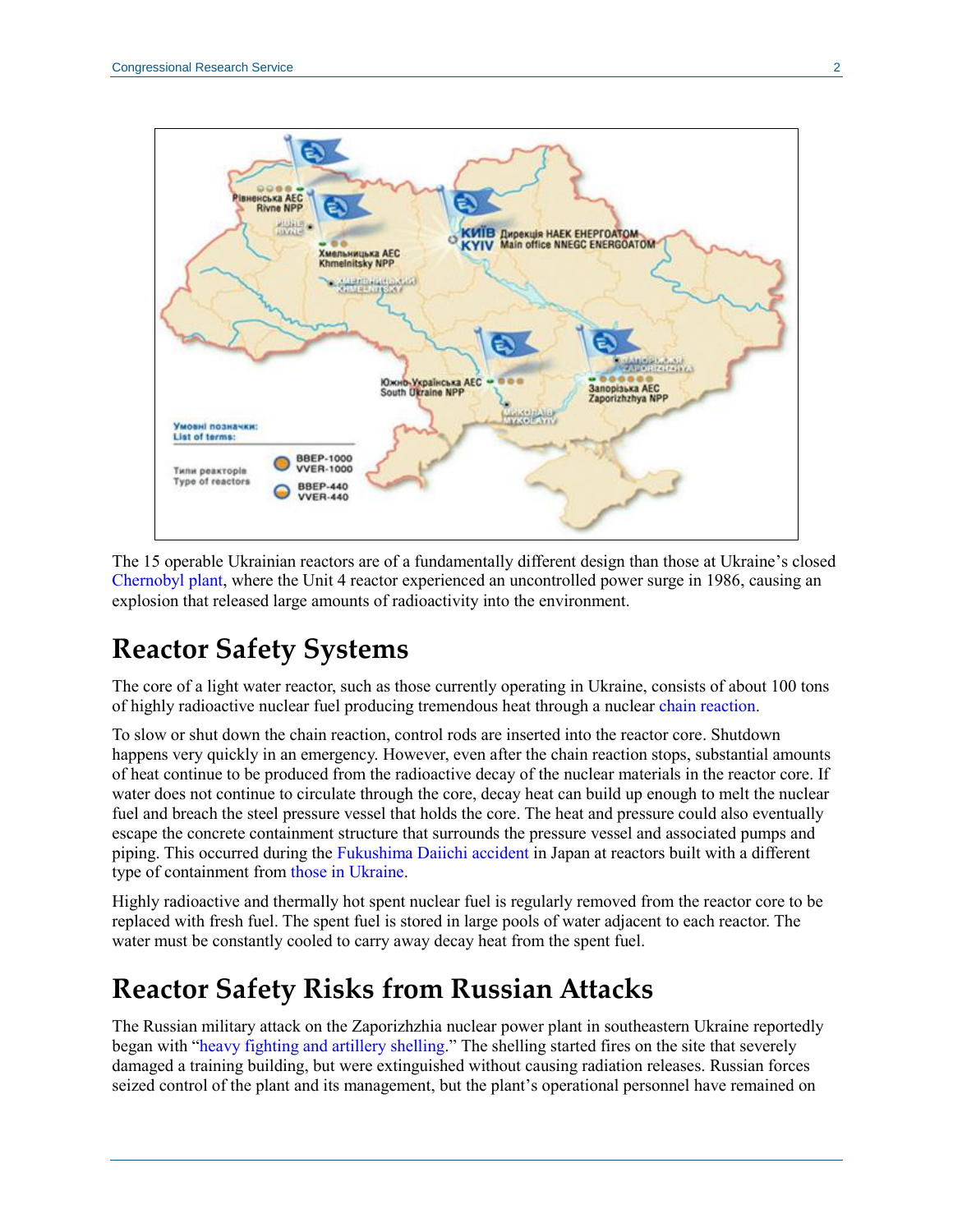duty "under constant psychological pressure," according to the [Ukrainian nuclear regulatory agency.](https://snriu.gov.ua/en/news/information-znpp-current-status-29032022) As of March 29, two reactors were operating and four were shut down.

The Chernobyl plant, located north of Kyiv, does not have any operating reactors, but the site includes large amounts of spent nuclear fuel and radioactive debris in a huge confinement structure that is guarded and maintained. The plant was reported to have [lost power](https://snriu.gov.ua/en/news/chnpp-facilities-situation-update-09-march-2022-1300) from the electric grid on March 9 and had to rely on backup diesel generators to power cooling and other systems until the grid connection was [restored](https://snriu.gov.ua/en/news/chornobyl-npp-facilities-current-situation-march-17-2022) on March 14.

The ongoing Russian military action poses a range of potential threats to Ukrainian nuclear plant safety:

- *Direct military damage to one or more reactors*. Nuclear power plants are not designed to withstand military munitions, which could directly penetrate the concrete reactor containment and steel pressure vessel, allowing widespread release of highly radioactive material from the reactor core.
- *Military damage to reactor safety systems*. Even if a military attack did not damage the reactor containment, explosions and fires could disable the safety systems necessary to prevent the core from overheating.
- *Station blackout: loss of electric power*. Nuclear plants rely on electricity to run cooling pumps and control systems. If power from the electric grid is lost, diesel generators produce backup power and are intended to operate long enough for grid power to be restored. Loss of power from both the grid and the diesel generators results in station blackout, the condition that caused the radioactive releases at Fukushima.
- *Disruption of plant personnel*. Plant safety could be at risk if military action hindered or blocked the hundreds of workers needed to operate, maintain, and manage a nuclear power plant.
- *Damage to spent fuel pool or cooling systems*. If damage to a spent fuel pool allowed its water to drain, or if its cooling systems were disabled, the spent fuel could overheat and release large amounts of radioactive material to the environment.

#### **International Response**

At a U.N. Security Council meeting on March 4, the U.S. Ambassador [called on](https://usun.usmission.gov/remarks-by-ambassador-linda-thomas-greenfield-at-a-un-security-council-emergency-meeting-on-ukraines-zaporizhzhia-nuclear-power-plant/) Russia to withdraw its troops from the plant and ensure communication with regulators. The [G7 leaders stated](https://www.consilium.europa.eu/fr/press/press-releases/2022/03/24/g7-leaders-statement-brussels-24-march-2022/) on March 24 that Russia must "refrain from any activity endangering nuclear installations."

The [State Nuclear Regulatory Inspectorate](https://snriu.gov.ua/en) of Ukraine reports on facility operations to the IAEA, which has "drawn up [concrete and detailed plans](https://www.iaea.org/newscenter/pressreleases/iaea-head-travels-to-ukraine-to-start-delivery-of-nuclear-safety-and-security-assistance) for safety and security assistance to Ukraine's nuclear sites." In response to Ukraine's request, the IAEA Director General traveled to Ukraine on March 29 to [meet with](https://www.iaea.org/newscenter/pressreleases/iaea-head-travels-to-ukraine-to-start-delivery-of-nuclear-safety-and-security-assistance)  [government officials](https://www.iaea.org/newscenter/pressreleases/iaea-head-travels-to-ukraine-to-start-delivery-of-nuclear-safety-and-security-assistance) and discuss delivery of "urgent technical assistance."

Some [analysts](https://oneearthfuture.org/press-mentions/laura-rockwood-interviewed-bbc-ukrainian-zaporizhzhia-nuclear-power-plant-takeover) argue that attacks on nuclear power plants could be considered a "war crime" under [international law.](https://thebulletin.org/2022/03/how-international-law-applies-to-attacks-on-nuclear-and-associated-facilities-in-ukraine/)